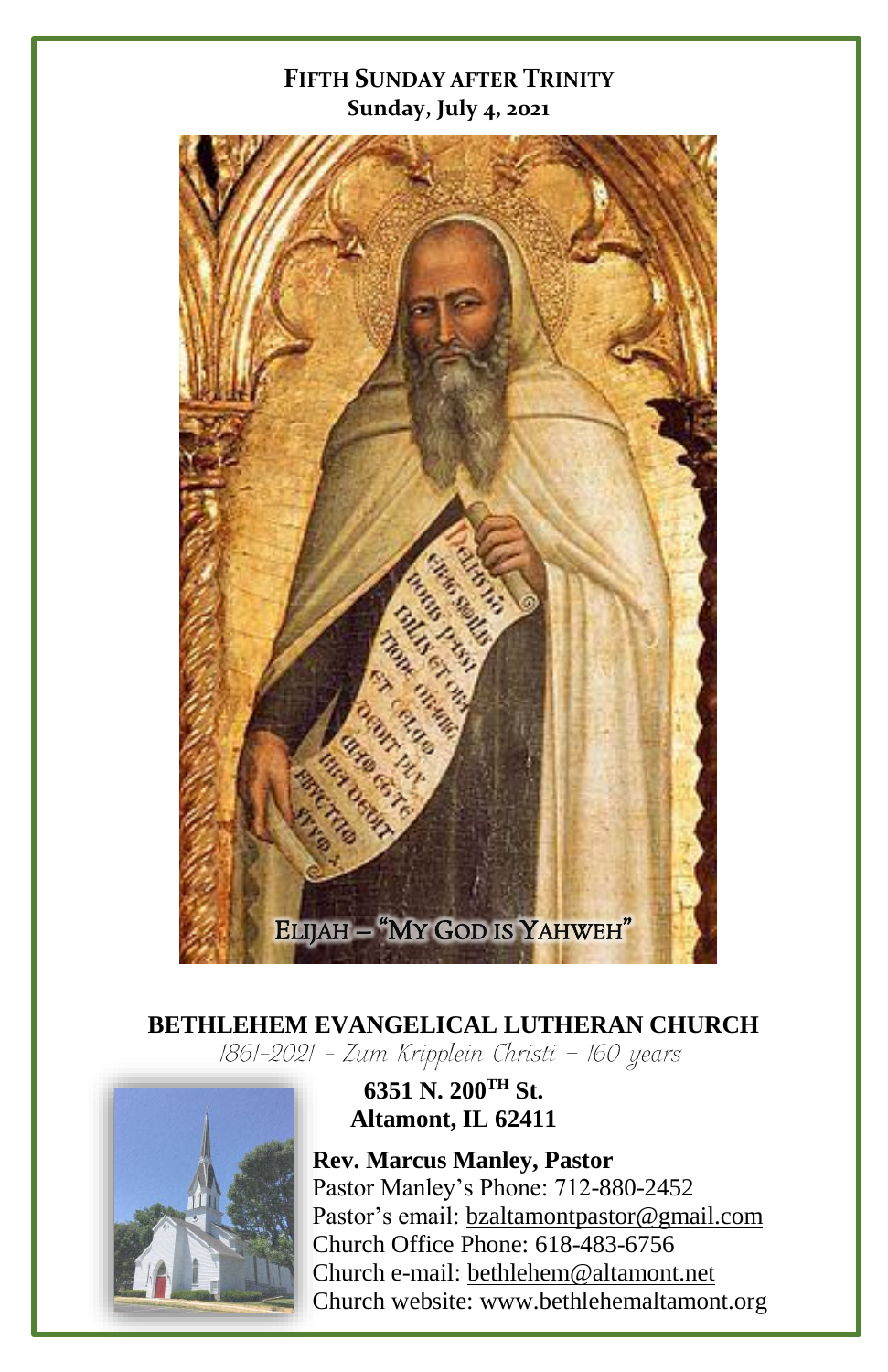*Welcome to Bethlehem Evangelical Lutheran Church, we are happy you are here today. It is customary when you enter the church nave to observe silence for meditation during your silent prayer, the ringing of the bells, and the prelude, in order to prepare you for the beginning of the worship service. Thank you for joining us today and God's Blessings.*

**PRAYERS AND REAL PROPERTY AND PROPERTY AND REAL PROPERTY** 

Prayer before worship: *O Lord, grant that the course of this world may be so peaceably ordered by Your governance that Your Church may joyfully serve You in all godly quietness; through Jesus Christ, our Lord, who lives and reigns with You and the Holy Spirit, one God, now and forever. Amen* 

#### **In our prayers we remember:**

Those in need of healing & comfort: *Carl Becker, Kaly Benning, Tina Benning, Sherry Dahnke, Tiffany Dunaway, Bernice Graumenz, Zoe Hoehler, Tim Mueller, Luella Rubin, Susie Rush, Irene Spilker, Karen Stuemke, Steve Voelker, Clete Westendorf, Gene Wharton, Craig Wolff, and Lilly Wright.*

Those celebrating **Birthdays** this week (07/04-07/10*): 07/04 – Jane Laatsch; 07/06 – Barb Grobengieser, Shaine Strullmyer; 07/07 – Janice Heiden; 07/08 – Isabella Yagow; 07/09 – Larry Goers*

**Anniversary:** *Steve & Daphne Flood 07/07 20 years*

*Prayer For the nation: Almighty God, You have given us this good land as our heritage. Grant that we remember Your generosity and constantly do Your will. Bless our land with honest industry, truthful education, and an honorable way of life. Save us from violence, discord, and confusion, from pride and arrogance, and from every evil course of action. Grant that we, who came from many nations with many different* 

*languages, may become a united people. Support us in defending our liberties, and give those to whom we have entrusted the authority of government the spirit of wisdom, that there may be justice and peace in our land. When times are prosperous, may our hearts be thankful, and in troubled times do not let our trust in You fail; through Jesus Christ, our Lord. Amen.*



**Church News Stranger News Representation And March 1998** 

*Thank you to Rev. Dr. David Adams for leading us in our worship service this morning. Rev. Dr. Adams, is an associate professor of Exegetical Theology at Concordia Seminary, St. Louis.*

Communion Note – diluted wine is available, please request prior to worship service.

**Adult Bible Study** will be taking a short break for the month of July. Bible class will resume August 1<sup>st</sup> and will be focusing on Christian Stewardship. We look forward to having you join the class in August.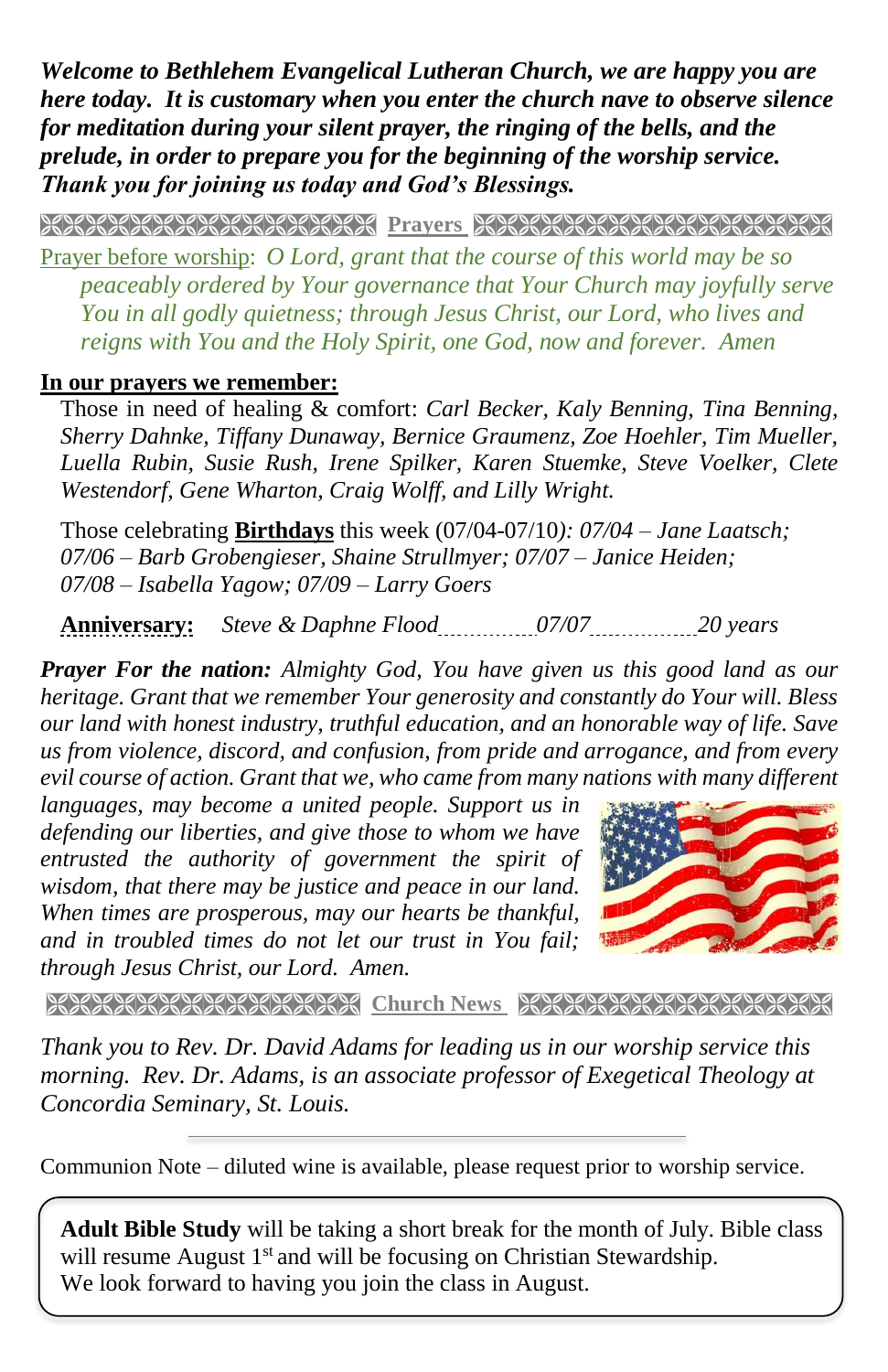#### **Trustee's Report:**

Offering collected for the Home Purpose General Fund on June 27: \$4,620  *(Our anticipated 2021 weekly amount needed is \$5,972.) All loose change in the offering plate has been designated for the LWML Mites.* Building Fund collected on June 21: \$200 - Church Window Project Fund total: \$12,878 (Total amount needed: \$55,000)

**Pastor Manley – Out of town – Friday, July 2nd - Thursday, July 8 th** If you need pastoral care please call elder Dennis Guffey (618) 267-5595.

#### **"The Early History of zum Kripplein Christi" by Dean Manuel – Today, July 4, 3:00 p.m. @ Church Parish Hall**

If you missed this presentation on our anniversary celebration Sunday, join Dean later today to hear about some of our early church history.

**LWML/ Ladies' Aid Meeting –** July 8, 7:00 p.m.

– Hosts: Sherri Strullmyer and Roberta Phillips

**Cemetery Meeting –** July 18, after the worship service.

**Council Meeting** – Wednesday, July 21, 7:00 p.m.

**Voters' Assembly Meeting** – Sunday, July 25, 1:30 p.m.

Start your day. End your day. Take a break in the middle. No matter when you need it, **Portals of Prayer** inspires you to live each day in Jesus' name. July-September 2021 pocket size issues are available in your bulletin boxes today. Portals of Prayer quarterly issues are also printed in "digest" and "large print" sizes, just notify the church office if you would like to receive a size (other than pocket) that is most convenient and usable for you. Thank you.

**Large Print Lutheran Service Book available in the narthex, just ask an usher for assistance.** Several updated copies of the large print hymnal have been requested from the LBW, so we'll soon have more copies available. \*\*Did you know that Bethlehem volunteers work at an LBW center located at St. John's Effingham every first Tuesday of the month? These volunteers help produce some of the large print Christian materials available through LBW. To volunteer to help with this ministry, please contact Mary Schmidt or the church office. Thank you.

**EXECTE District & Synod News, Regional Items & Acknowledgments EXECTE** 

**Immanuel Lutheran - Augsburg is having Vacation Bible School from July 12 to July 16!** VBS is open to all children Preschool - 5th grade. Each evening will begin with a light supper at 5:30 pm. Bible lessons, games, music, crafts and snacks will be provided from 6:00 pm to 8:15 pm. We hope you can join us! Immanuel Lutheran Church of Augsburg: (618) 846-8383